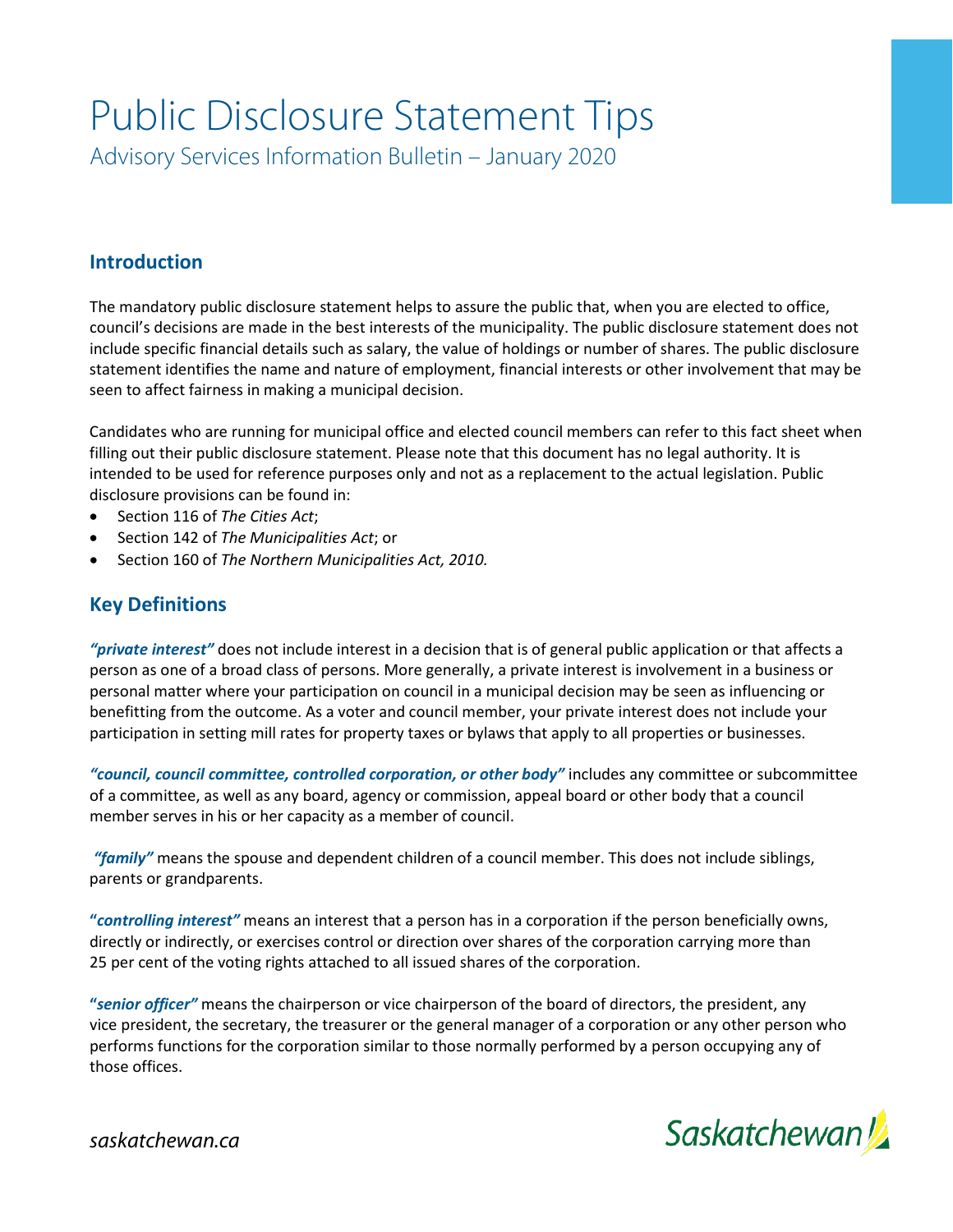# **1. Disclosure of Employer, etc.**

Quote from the Ministry of Government Relations' sample disclosure form:

*"I hereby disclose the name of every employer, person, corporation, organization, association, or other body from which I or someone in my family receives remuneration for services performed as an employee, director, manager, operator, contractor or agent."*

- Only the 'name' of the employer is required to be disclosed, not the actual amount of any money paid for work or a service. The disclosure could include:
	- o appointments to boards where money is received (e.g. per diems, honorariums, expenses, or other compensation);
	- o involvement in a volunteer fire service where fees for services are paid; or
	- o contracts with the municipality to provide certain services, such as electrician, excavating or other trades.
- Examples may include a regional park board, public utility board or housing authority.

#### **2. Disclosure of Corporate Interests**

Quote from the ministry's sample disclosure form:

*"I hereby disclose the name of each corporation in which I or someone in my family has a controlling interest, or of which I or someone in my family is a director or a senior officer."*

- Controlling interest is defined as having 25 per cent or greater of the voting shares, but does not include investments such as mutual funds, limited partnerships or real estate investment trusts.
- Corporations outside of Saskatchewan are included if a controlling interest is held.
- A council member may consider consulting with an accountant or lawyer to verify that 25 per cent or greater of voting shares are held.

#### **3. Disclosure of Partnerships**

Quote from the ministry's sample disclosure form:

*"I hereby disclose the name of each partnership or firm of which I or someone in my family is a member."*

- Do not confuse "member" with having a membership with a local Co-op or Credit Union.
- Includes partnerships or firms established for business purposes that may, or may not, be incorporated such as:
	- o a law firm where a group of lawyers share the same office space, but operate independently;
	- o a medical clinic where a group of doctors share the same clinic space, but operate independently; or
	- o farming or ranching in partnership with others.

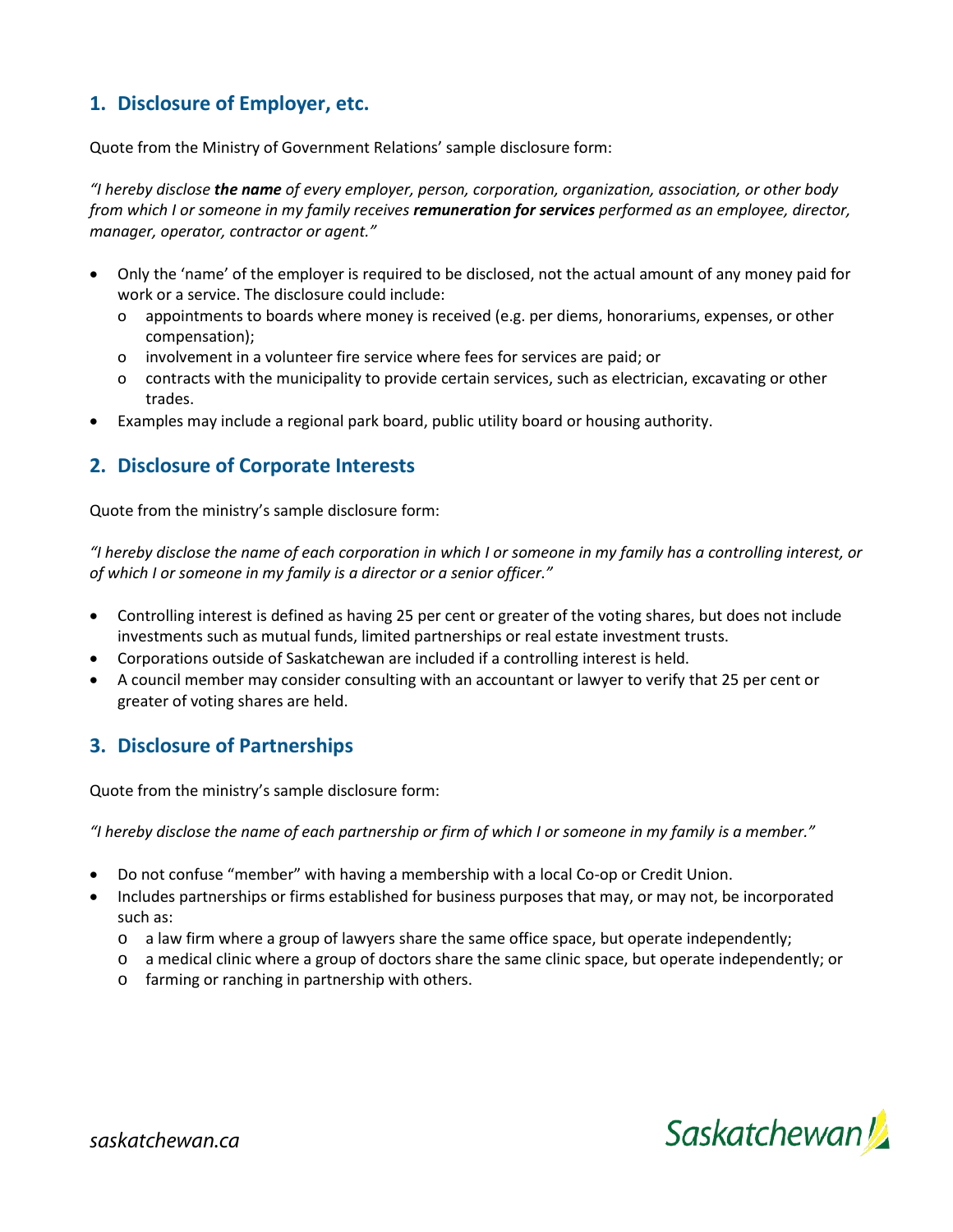## **4. Disclosure of Business Arrangements**

Quote from the ministry's sample disclosure form:

*"I hereby disclose the name of any corporation, enterprise, firm, partnership, organization, association or body that I or someone in my family directs, manages, operates or is otherwise involved in that:*

- *a) transacts business with the municipality;*
- *b) the council considers appropriate or necessary to disclose; or*
- *c) is prescribed."*
- Item "a" is meant to include any other business-related involvement that is not already covered under the other sections of the disclosure statement that transacts business with the municipality.
	- o This could include retailers who routinely provide certain goods such as fuel to a municipality.
	- o This might include professional associations if these associations transact business with the municipality or, if through these associations, the member is connected with individuals and businesses that transact business with the municipality.
- Item "b" enables council to develop a policy regarding the types of business arrangements that a council member must disclose in this section of the disclosure form.
- Item "c", there is nothing currently prescribed in legislation or regulations, but may be required by the Government of Saskatchewan at a later date.

## **5. Disclosure of Property Holdings**

Quote from the ministry's sample disclosure form:

*"I hereby disclose the municipal address or legal description of any property located in the municipality or an adjoining municipality that is owned by:*

- *a) me or someone in my family; or*
- *b) a corporation, incorporated or continued pursuant to The Business Corporations Act or the Canada Corporations Act, of which I or someone in my family is a director or senior officer or in which I or someone in my family has a controlling interest."*
- Property generally means real property having an address and location, principally land and improvements.
- "Improvement" includes buildings, resource production equipment of any mine, petroleum oil or gas well, and any pipeline on or under land.
- Property does not include material holdings. Some examples would include:
	- o vehicles; or
	- o farm equipment.
- An adjoining municipality includes:
	- o urban municipalities within a rural municipality (RM);
	- o RMs that share a common border, including the corner (i.e. a square shaped RM could have eight adjoining RMs); and
	- o a RM surrounding an urban municipality.
- Property located in an adjoining municipality would not include property within:
	- o municipalities located outside of Saskatchewan; or
	- o provincial or regional parks.